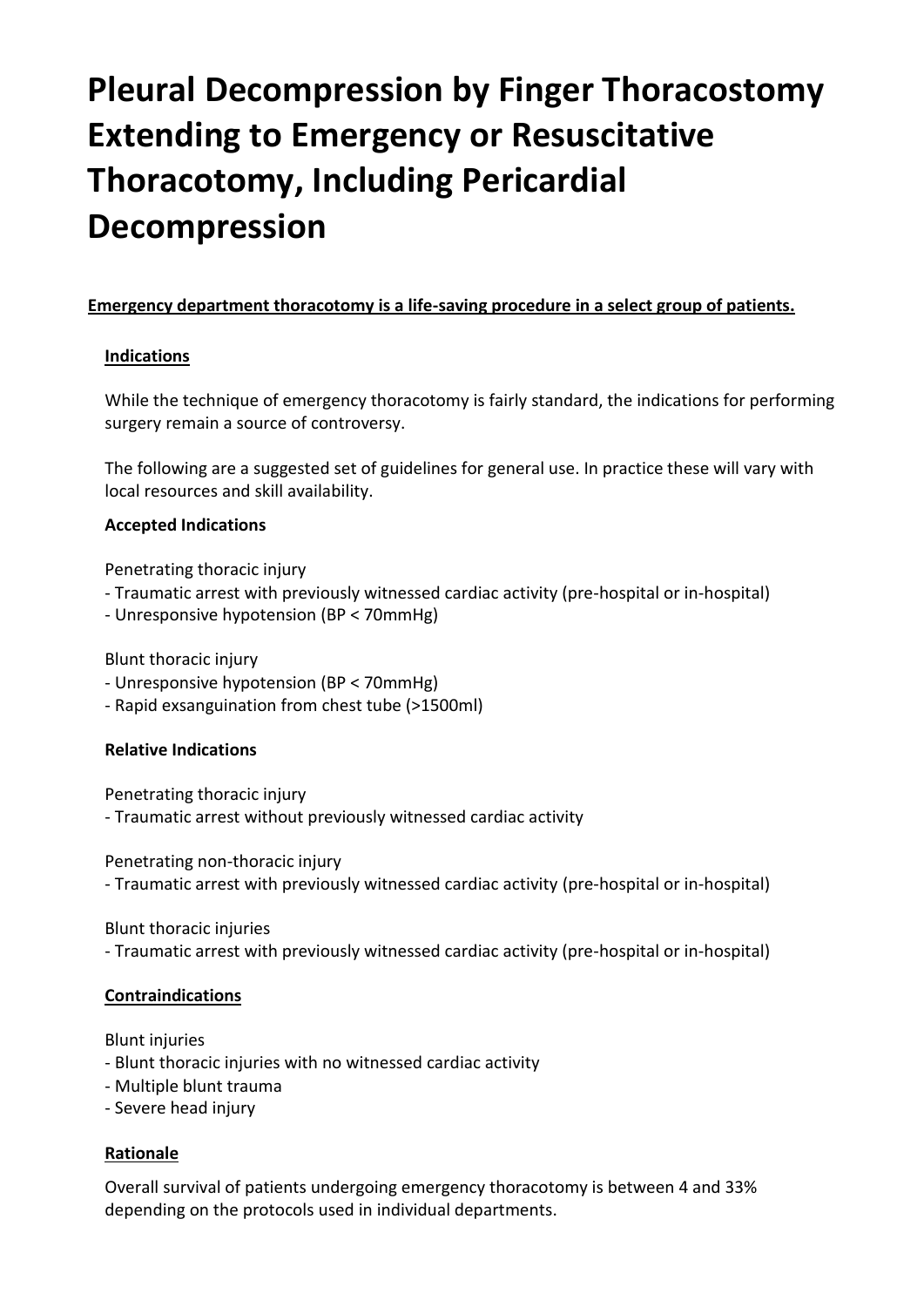The main determinants for survivability of an emergency thoracotomy are the mechanism of injury (stab, gunshot or blunt), location of injury and the presence or absence of vital signs.

# **Mechanism of Injury**

For penetrating thoracic injury, the survival rate is fairly uniform at 18-33%, with stab wounds having a far greater chance of survival than gunshot wounds. Isolated thoracic stab wounds causing cardiac tamponade probably have the highest survival rate, approaching 70%. In contrast, gunshot wounds injuring more than one cardiac chamber and causing exsanguination have a much higher mortality.



Blunt trauma survival rates vary between 0 and 2.5% and some authorities suggest that thoracotomy for blunt trauma should be abandoned altogether. However, this is an oversimplification of the literature. There is a distinct survival rate for patients with isolated blunt thoracic trauma who undergo emergency thoracotomy. This is highest for patients who are severely hypotensive in the emergency room and are exsanguinating from a chest injury. Blunt thoracic trauma causing traumatic arrest in the emergency department should also undergo thoracotomy. Whether this should be extended to those patients arresting in the presence of prehospital emergency services is debatable.

# **Location of Injury**

Almost all survivors of emergency thoracotomy suffer isolated injuries to the thoracic cavity. Cardiac injuries have the highest survival rates, with improved outcome for single chamber versus multiple chamber injuries. Injuries to the great vessels and pulmonary hila carry a much higher mortality. Injuries to the chest wall rarely require emergency thoracotomy but tend to have a good outcome.

The rationale for performing thoracotomy for injury to other parts of the body, such as the abdomen or pelvis, is to cross-clamp the descending aorta and so control exsanguination and redistribute blood flow to the vital organs. Penetrating injury to the abdomen may benefit from this manoeuver but thoracotomy for multiple blunt trauma has an almost universally poor outcome.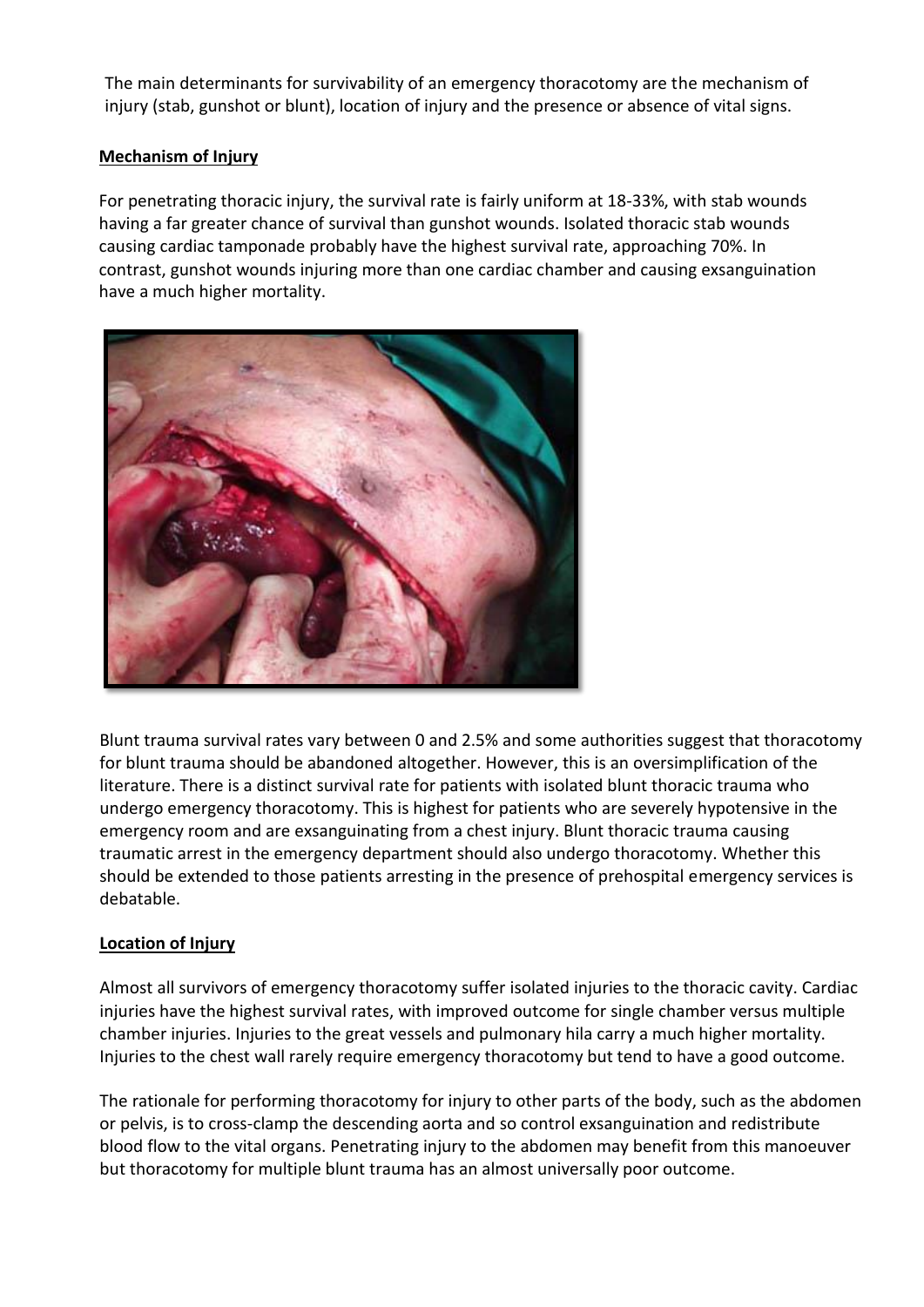## **Presence of vital signs**

The presence of cardiac activity, or the amount of time since loss of cardiac activity is consistently related to the outcome following emergency thoracotomy. In one study of 152 patients (Tyburski) survival rates were 0% for those patients arresting at scene, 4% when arrest occurred in the ambulance, 19% for emergency department arrest and 27% for those who deteriorated but did not arrest in the emergency department.

Survival for blunt trauma patients who never exhibited any signs of life is almost uniformly zero. Survival for penetrating trauma patients without signs of life is between 0 and 5%.

## **Resuscitation**

What does and does not happen before and during the emergency thoracotomy is as important as the operative procedure itself.

Many patients die because of inappropriate interventions in the prehospital or early in-hospital phase, because of delay in performing thoracotomy and due to poor peri-operative management.

## **ACLS algorithms DO NOT APPLY to traumatic arrest.**

The primary causes of traumatic arrest are hypoxia, hypovolaemia due to haemorrhage, tension pneumothorax, and cardiac tamponade. Hypoxic arrests respond rapidly to intubation and ventilation.

Hypovolaemia, tension pneumothorax and cardiac tamponade are all characterised by loss of venous return to the heart. External chest compressions can provide a maximum of 30% of cardiac output in the medical arrest situations and are dependent on venous return to the heart. Chest compressions in the trauma patient are wholly ineffective, may increase cardiac trauma by causing blunt myocardial injury and obstruct access for performing definitive manoeuvers.

The administration of inotropes and vasopressors such as adrenaline to the hypovolaemic patient (who is already maximally vasoconstricted) causes profound myocardial hypoxia and dysfunction.

#### **Management of Traumatic Arrest**

Immediate treatment of traumatic arrest is directed at treating the cause of the traumatic arrest.

#### **Hypoxic arrest**

Tracheal intubation is mandatory and should be secured immediately. Ventilation with 100% oxygen should rapidly reverse hypoxic traumatic arrest without the need for further interventions. This is especially true of paediatric head injuries.

#### **Tension pneumothorax**

Relief of tension pneumothorax should be accomplished rapidly either by needle chest decompression or preferably bilateral thoracostomies (as per chest tube insertion). Bilateral tension pneumothoraces may exist and the classic signs of a tension (tracheal deviation, unilateral hyperresonance) may not be present. Tension pneumothoraces should therefore be presumed and bilateral decompression undertaken in all cases of traumatic arrest.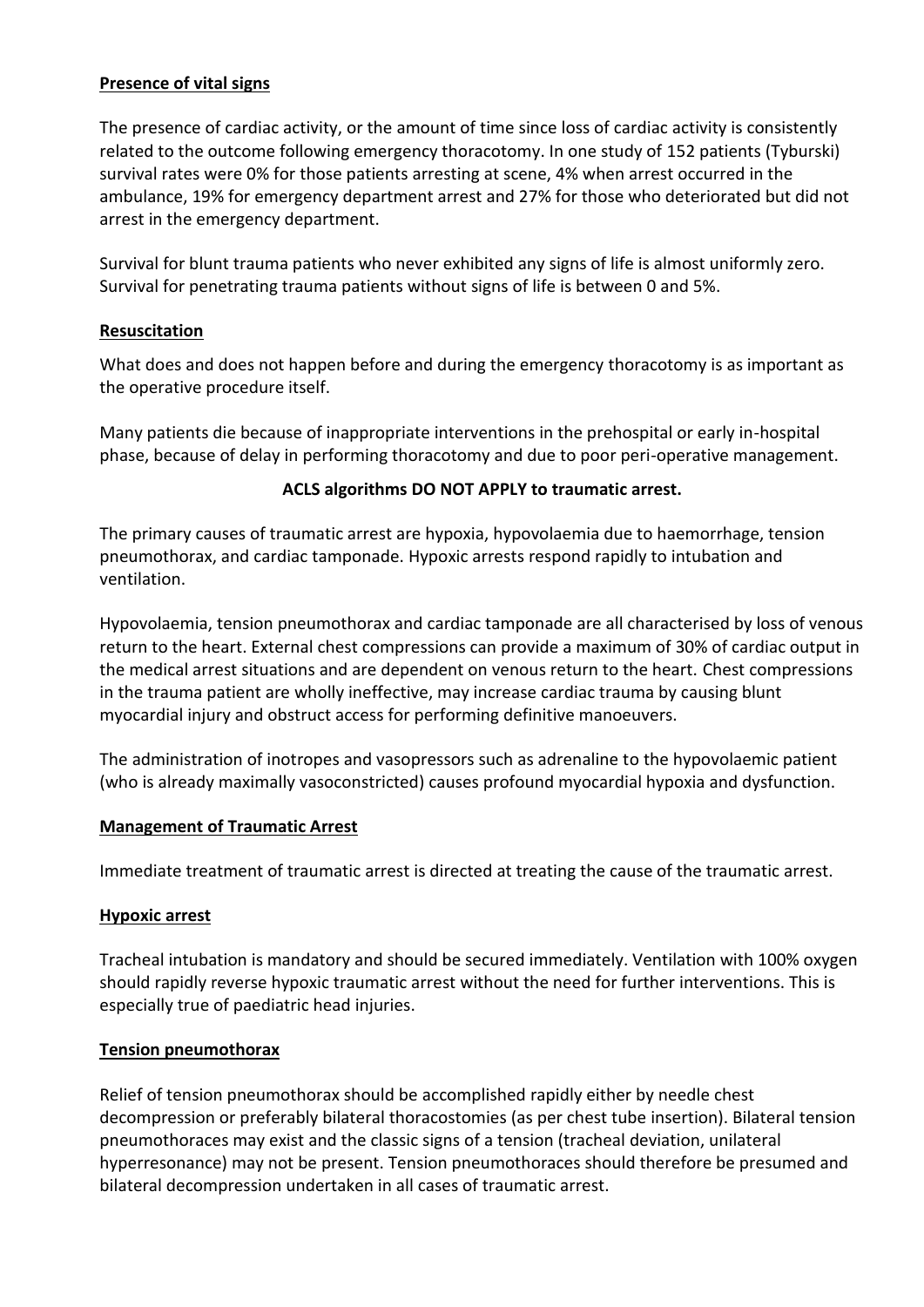## **Massive haemorrhage**

Performing bilateral thoracostomies has the advantage of identifying major haemorrhage and which side of the chest the major injury is on. This will determine the initial incision for the thoracotomy.

The treatment of massive thoracic haemorrhage is control of haemorrhage, not intravenous fluid therapy. Fluid therapy prior to haemorrhage control worsens outcome in penetrating thoracic trauma (and perhaps all penetrating trauma patients). If there is no response to a small (500ml) fluid challenge, fluid administration should be halted until haemorrhage control is achieved.

# **Cardiac tamponade**

The classic signs of distended neck veins and muffled heart sounds are almost universally absent in traumatic cardiac tamponade. Needle pericardiocentesis may also fail as a diagnostic measure due to blood in the pericardial sac being clotted. FAST ultrasound scan, if available, will indicate the presence of pericaridal fluid. The pericardium may be felt through the left thoracostomy to assess for the presence of tamponade.

## **Anaesthesia**

Patients in traumatic arrest will not require induction of anaesthesia prior to intubation and thoracotomy. Patients who are hypotensive but awake will require a modified rapid sequence intubation. Induction of anaesthesia may lead to a dramatic loss of blood pressure and care should be taken with the choice of induction agent. Ketamine and/or an opiate (such as fentanyl or alfentanil) may be preferable to the standard intravenous induction agents. Even etomidate may cause a large fall in cardiac output in the hypovolaemic patient. Anaesthesia may be maintained with an infusion or bolus doses of intravenous anaesthetic. Muscle relaxation is maintained throughout.

# **Fluid Therapy**

Large-volume fluid therapy should be avoided prior to haemorrhage control. Once haemorrhage is controlled patients will need rapid correction of hypovolaemia to refill the heart and restore perfusion to non-vital organ systems. Patients will be cold and profoundly coagulopathic. Blood and component therapy should be warmed and administered rapidly AFTER haemorrhage is controlled. See ['Transfusion for Massive Blood Loss'](http://www.trauma.org/archive/resus/massive.html). Administration of colloid solutions is not indicated.

#### **Inotropic support**

As mentioned above, the use of adrenaline (or other inotropes) is contra-indicated in the presence of hypovolaemia.

Inotropes may be required after control of haemorrhage and cardiac repair. Direct myocardial injury, ischaemic myocardial injury, acute cardiac dilatation, pulmonary hypertension and mediator release due to global tissue ischaemia can all lead to cardiogenic shock which may require inotropic support.

#### **Operative Technique**

The primary aims of emergency thoractomy are: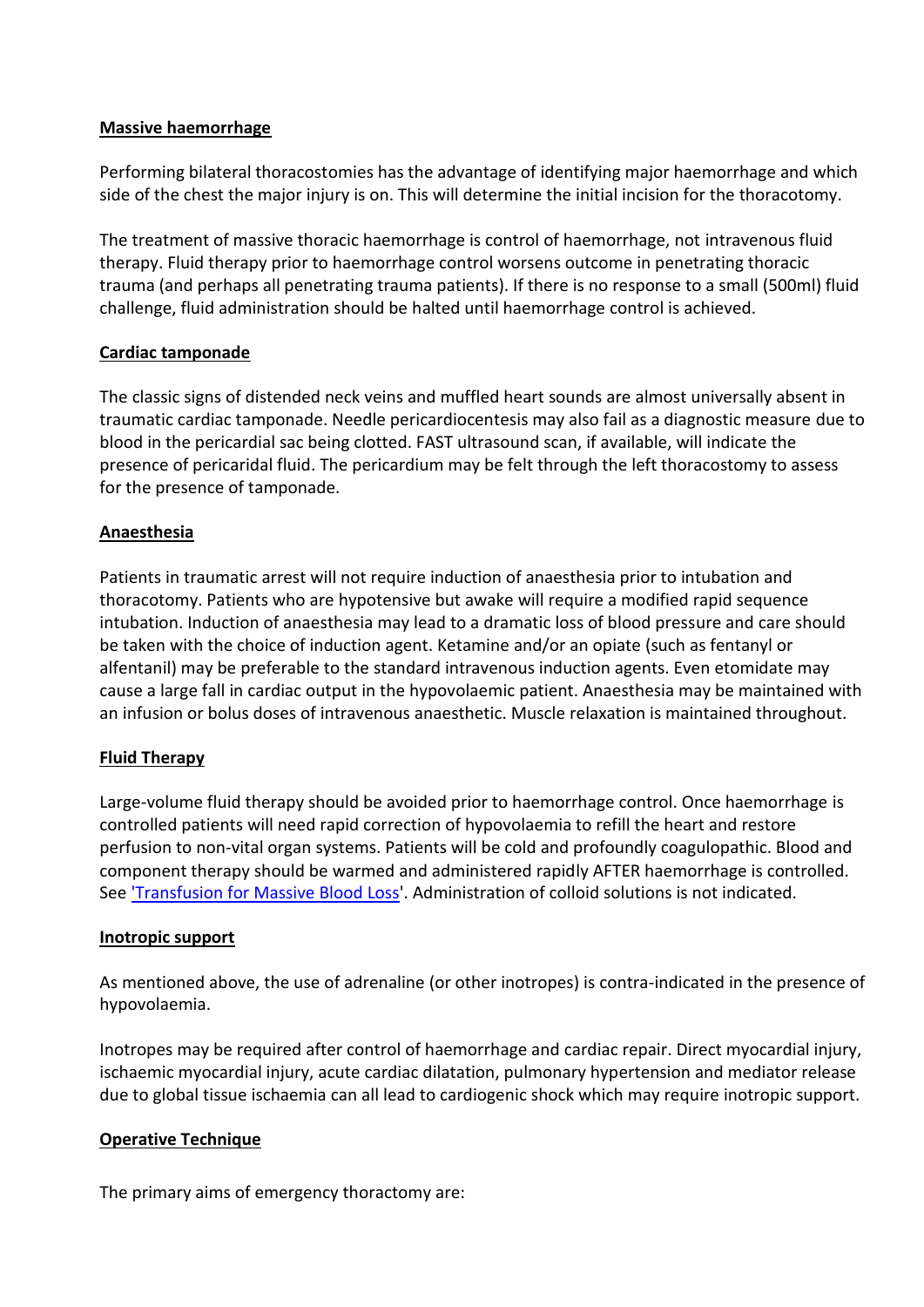- Release of cardiac tamponade
- Control of haemorrhage
- Allow access for internal cardiac massage

Secondary manoeuvers include cross-clamping of the descending thoracic aorta.

Once control is achieved and cardiac activity restored, the patient is transferred rapidly to the operating room for defintive management.

## **Equipment**

| Approach:                               |                                                                                      |
|-----------------------------------------|--------------------------------------------------------------------------------------|
| Scalpel with 10 blade                   |                                                                                      |
| <b>Curved Mayo scissors</b>             |                                                                                      |
| Rib spreader                            |                                                                                      |
| Gigli saw or large 'trauma' shears      |                                                                                      |
| Haemorrhage control:                    |                                                                                      |
| McIndoe / Metzenbaum scissors           | 3/0 non-absorbable suture (nylon, polypropene)<br>on round-bodied needles - multiple |
| DeBakey vascular forceps (long)         | 2/0 absorbable ties (vicryl, pds etc) - multiple                                     |
| DeBakey aortic clamp                    | Laparotomy packs                                                                     |
| Satinsky vascular clamp (large & small) | Teflon pledgets - small. (10)                                                        |
| Mosquito / Dunhill artery clips (10)    |                                                                                      |
| Long & short needle holders             |                                                                                      |
| High volume, high-displacement suction  |                                                                                      |

#### **Approach**

A supine anterolateral thoracotomy is the accepted approach for emergency department thoracotomy. A left sided approach is used in all patients in traumatic arrest and with injuries to the left chest. Patients who are not arrested but with profound hypotension and right sided injuries have their right chest opened first.

In both cases it may become necessary to extend the incision across the sternum to aid access and vision. With a right sided thoracotomy, the left chest will have to be opened if internal cardiac massage becomes necessary.

Gaining access to the thoracic cavity should take no more than 1-2 minutes. After rapid skin preparation with large antiseptic-soaked swabs, a skin incision is made in the 5th intercostal space from the border of the sternum to the mid-axillary line. This is continued down through subcutaneous tissues to reach the intercostal musculature.

The intercostal muscles are incised with a combination of scalpel, heavy scissors and blunt dissection. Take care not to lacerate the lung at this stage. Insert the rib spreaders between the ribs and open.

If the thoracotomy has to be extended to the other side of the chest, repeat the thoracotomy on the other side. To divide the sternum, a large pair of trauma shears (as used to cut the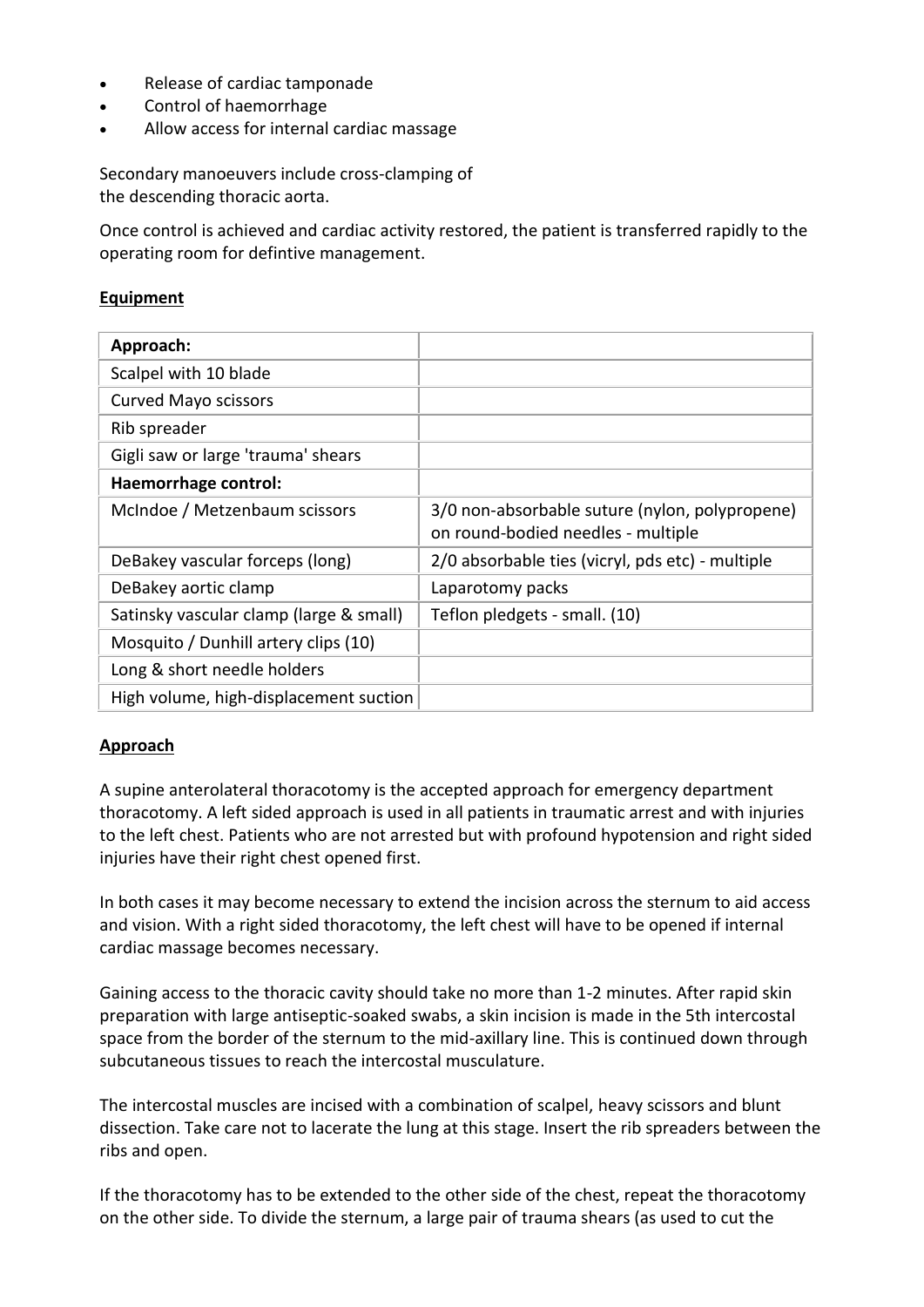clothes off patients) will easily go through the sternum. Otherwise the Gigli saw is used to divide the sternum. The first time you see a Gigli saw should not be the first time you perform a thoracotomy. Examine one to see how it is put together and practice the action needed to saw through bone. Once through the sternum the rib spreader is moved to the midline to open the chest at the sternum.

Division of the sternum results in transection of the internal mammary arteries. These will start to bleed once blood pressure is restored and will need clipping and ligation subsequently.

## **Relief of tamponade**

The pericardium is opened longitudinally to avoid damage to the phrenic nerve, which runs along its lateral border. It is difficult to visualise the phrenic nerve in the emergency thoracotomy. Make a small incision in the pericardium with scissors and then tear the pericardium longitudinally with your fingers - this will avoid lacerating the phrenic nerve. Evacuate any blood and clot from the pericardial cavity.



# **Control of haemorrhage**

#### **Cardiac wounds**

Cardiac wounds should be controlled initially with direct finger pressure. Large wounds may be controlled temporarily by the insertion of a Foley catheter with inflation of the balloon. The balloon may obstruct inflow or outflow tracts however and it may also lead to extension of the laceration if excessive traction is placed on it. Satinsky clamps can be placed across wounds of the atria to control haemorrhage. With extensive cardiac damage it may be necessary to temporarily obstruct venous inflow to allow repair. Take care also not to miss posterior cardiac wounds. Examination of the posterior surface of the heart requires displacing it anteriorly, which may obstruct venous inflow.

Cardiac wounds can be directly sutured using non-absorbable 3/0 sutures such as nylon or polypropene. Bypass is unnecessary, even in the beating heart. Teflon pledgets are unnecessary in the left ventricle but, if available, may be used in the right ventricle. With wounds in the region of the coronary vessels, mattress sutures are used to avoid obstructing coronary flow. Atrial wounds are sutured using a continuous technique.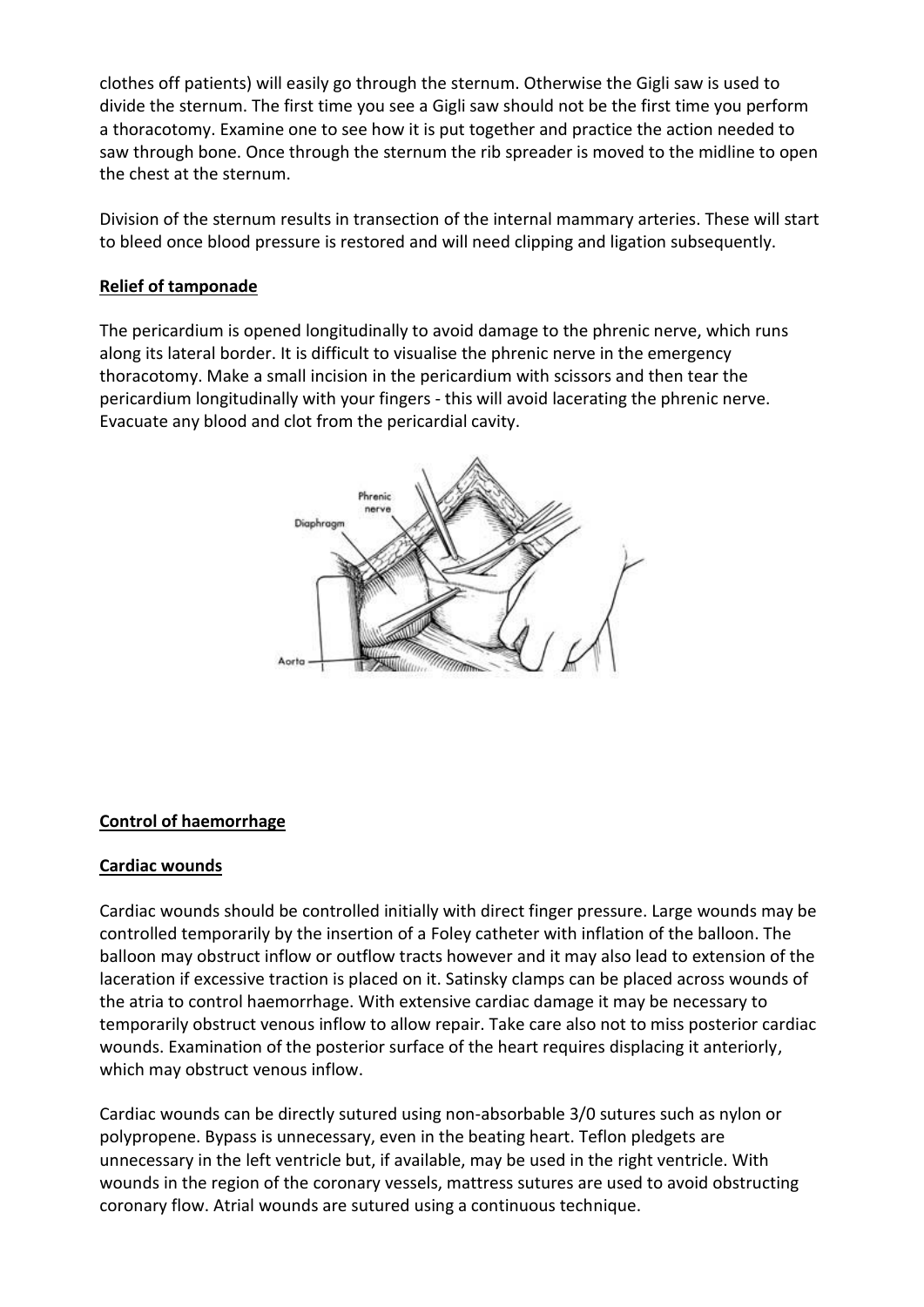

## **Pulmonary & Hilar injuries**

Massive haemorrhage from the lung or pulmonary hilum can be temporarily controlled with finger pressure at the pulmonary hilum. This may be augmented by placement of a Satinsky clamp across the hilum. This can however cause laceration of the pulmonary veins when used emergently by the inexperienced surgeon. An alternative is to tie off the pulmonary hilum using tracheal tube tie or tape from a laparotomy pack.

Acute occlusion of the pulmonary hilum often leads to immediate acute right heart failure, especially in the young fit adult. This needs to be recognised early and managed with only partial or intermittent occlusion of the pulmonary hilum.

Lesser haemorrhage from the lung parenchymas can be controlled with a temporary clamp.

#### **Great vessel injuries**

Small aortic injuries can be sutured directly using the 3/0 non-absorbable suture. Larger injuries, especially to the arch may require temporary digital occlusion and insitution of cardiac bypass.

Access to the vascular structures of the superior mediastinum is difficult with an anterolateral thoracotomy. The sternum may have to be split in the midline and/or a supraclavicular incision used to control haemorrhage from subclavian and innominate vessels. Again, control is achieved temporarily with digital pressure or proximal & distal clamp application prior to definitive repair.

#### **Internal cardiac massage**

In traumatic arrest, internal cardiac massage should be started as soon as possible following relief of tamponade and control of cardiac haemorrhage. A two-handed technique produces a better cardiac output and avoids the low risk of cardiac perforation with the one-handed manoeuver.